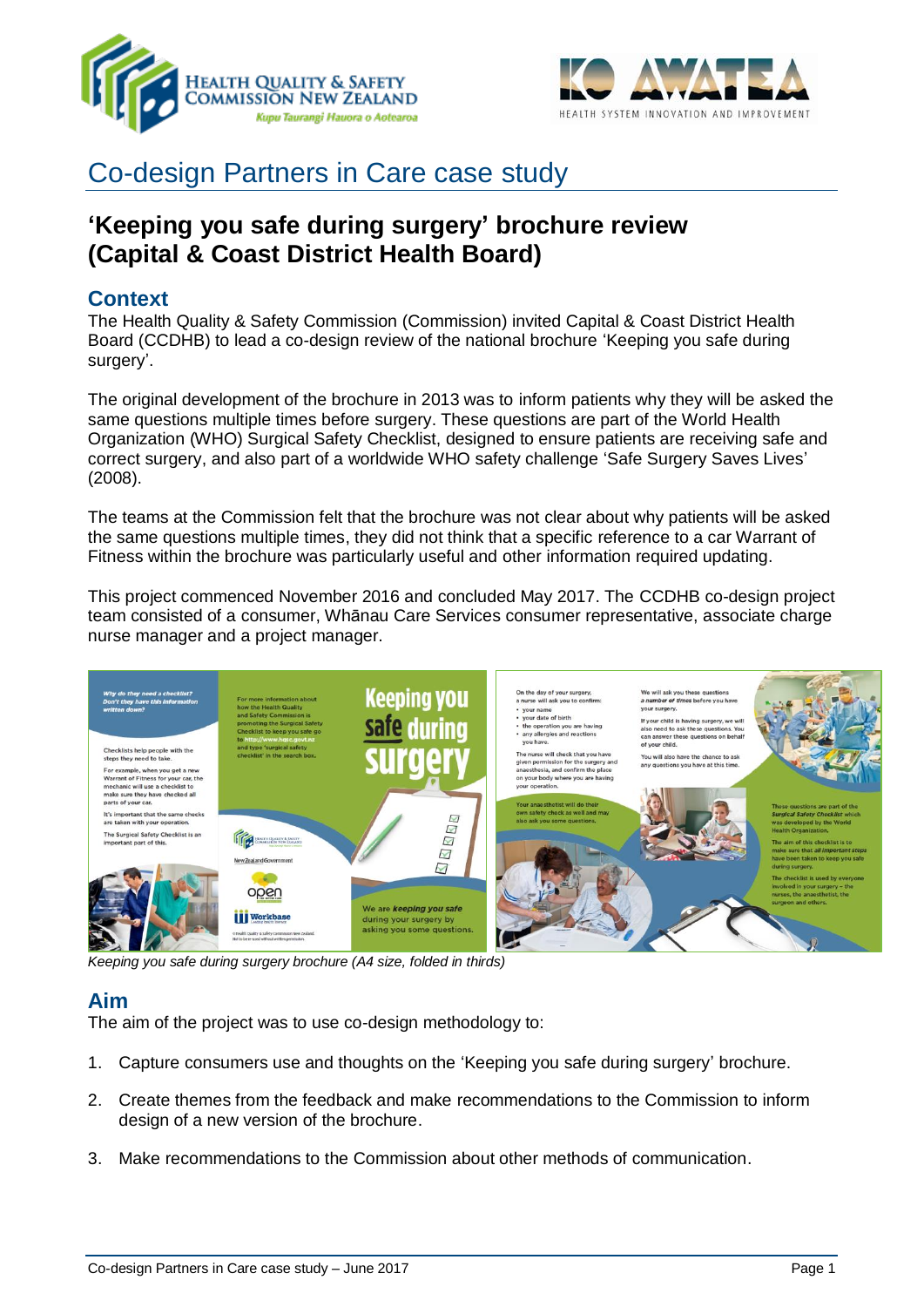## **Engage**

Our engagement was broad and included our sponsors from the Commission, patients, a wide range of operating theatre staff (nurses, anaesthetic technicians and anaesthetists), Whānau Care Services staff and people in the community.

While we did have some initial delay recruiting consumers to join the project, both consumers have subsequently been able to attend all meetings, have put forward ideas, and have sought feedback from the wider community about the brochure. They are enthusiastic and, most importantly, they add value.

## **Capture**

During the project start-up phase, the consumer and consumer representative on our project team participated in a tour of the operating theatre environment to simulate the journey a surgical patient takes immediately before their procedure. This observation exercise enabled them to grasp the true meaning of patients being asked numerous questions, numerous times, by numerous staff.

Surgical patients, staff and people in the community were the three key stakeholder groups identified to engage for feedback on the brochure. Surveys were developed for each group with input from the facilitator of the co-design course. Part-way through engagement, new versions of the surveys were developed; where responses had already shown a theme, questions were dropped and replaced with new questions to explore something new, or in more depth. This meant that within stakeholder groups, not everyone was asked the same questions.

#### **CCDHB surgical patients**

On admission, 13 patients were given the 'Keeping you safe during surgery' brochure. Following surgery, patients were met in Second Stage Recovery and asked their thoughts on the brochure. The leaflet was given to patients again at this time so they could refer to it. This face-to-face interaction allowed conversation and exploration of answers.

In addition, other communication methods were tested with patients to get a sense of what is received well. The project team mocked-up crude A5-size postcards testing style and content. Patients were also asked for feedback on a surgical journey storyboard (developed outside this project by staff at Kenepuru Hospital) and the concept of a poster.



*Examples of other communication methods tested with patients (postcard and storyboard)* 



## **CCDHB staff**

Eleven surgical staff were given the brochure then asked to answer a survey while being able to refer to the leaflet. After completing the survey, a face-to-face conversation elicited further thoughts and suggestions.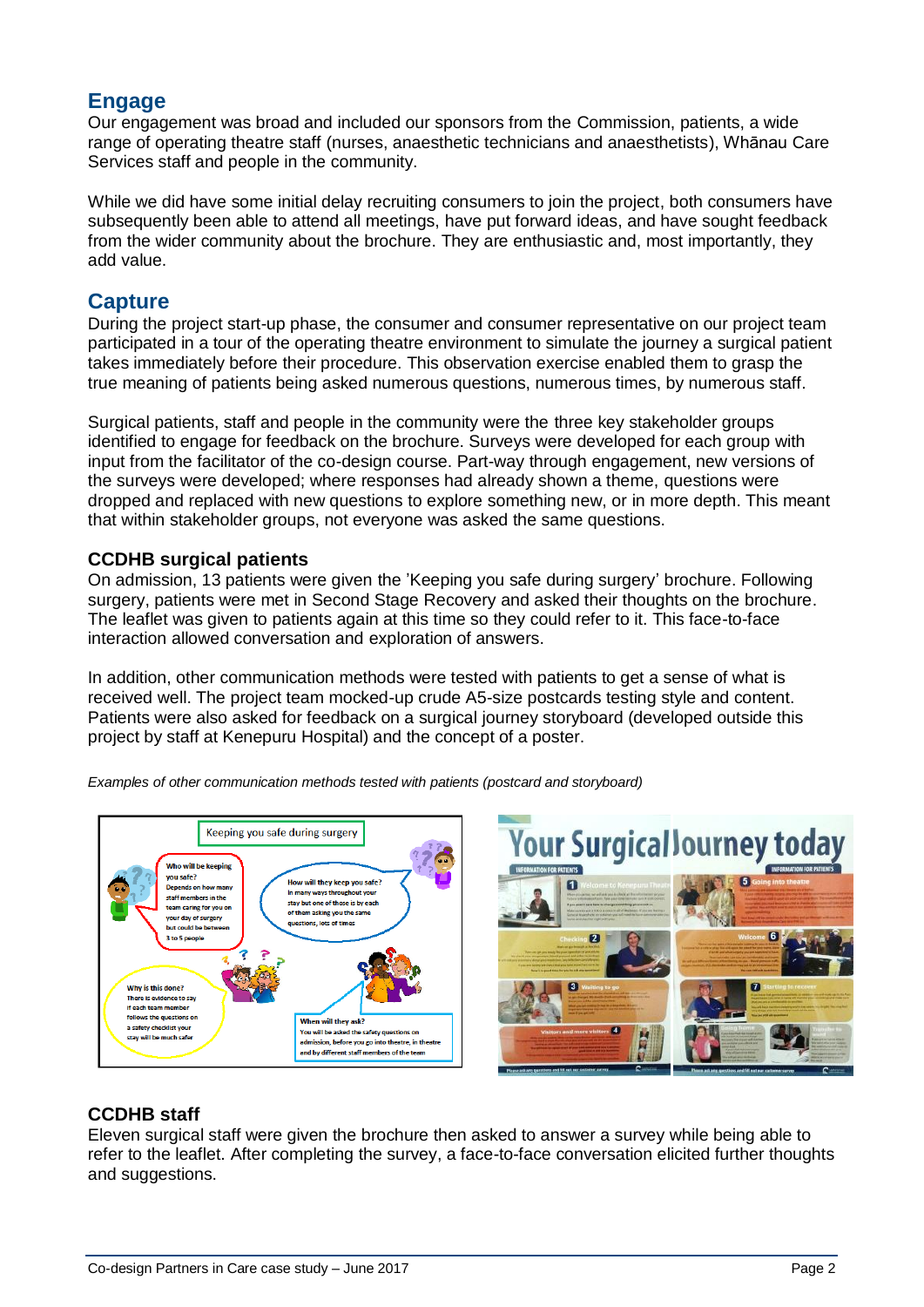Four Whānau Care Services staff read the brochure and completed the survey independently. There was no face-to-face conversation about the feedback provided.

#### **Consumers in the community**

Six consumers in the greater Wellington community were given the brochure and survey, and they completed the questions independently. Their responses were not explored in any greater depth.

## **Understand**

Colour-coded mapping and theming of responses allowed user-friendly translation of a large volume of information gathered from 34 consumers.



*Mapping and theming feedback (patient responses = bright yellow colour sticky notes, community = blue, staff = pale yellow)* 

The 'Keeping you safe during surgery' brochure was originally developed to inform patients why they will be asked the same questions multiple times before surgery. The main message that 74 per cent (23/31) of consumers took from the leaflet is that patients will be asked the same questions by several different health professionals before surgery; no-one mentioned the reason why this is the process. 71 per cent (5/7) of patients said that it wasn't important or doesn't affect them knowing the reason why. However, knowing why may help evoke feelings of safety and trust in the competency of staff and the process. If a patient feels safe, this leads to better surgical outcomes<sup>1</sup>.

A comparison between pre-surgical checks with a car Warrant of Fitness has been used in health for a number of years, however this is now considered impersonal and not patient-oriented. One person said: '*Get what driving at - don't see comparison so much'*. Other comparisons may be more fitting, for example staff often use aviation. However, exploring the use of such comparisons was not tested with patients during this work. Our feedback indicated a comparison does not add significant value, and in fact this could be removed to support another theme from the feedback – that information should be concise.

When asked what was helpful in the brochure, particular reference was made to the information on page one (starting 'On the day of your surgery…') and also the opportunity for patients to ask questions. There were also some suggestions for improvement, such as ensuring the key message is clear and positioned early in the brochure, that language is the same as staff use (eg the word 'consent', not 'permission'), ensuring text is on a white background so it is easier to read, and that photographs represent New Zealand practice and show diversity.

 <sup>1</sup> Surgical safety checklists: do they improve outcomes? I. A. Walker**,** Br J Anaesth (2012) 109 (1): 47-

<sup>54.</sup> DOI[:https://doi.org/10.1093/bja/aes175](https://doi.org/10.1093/bja/aes175) Published: 30 May 2012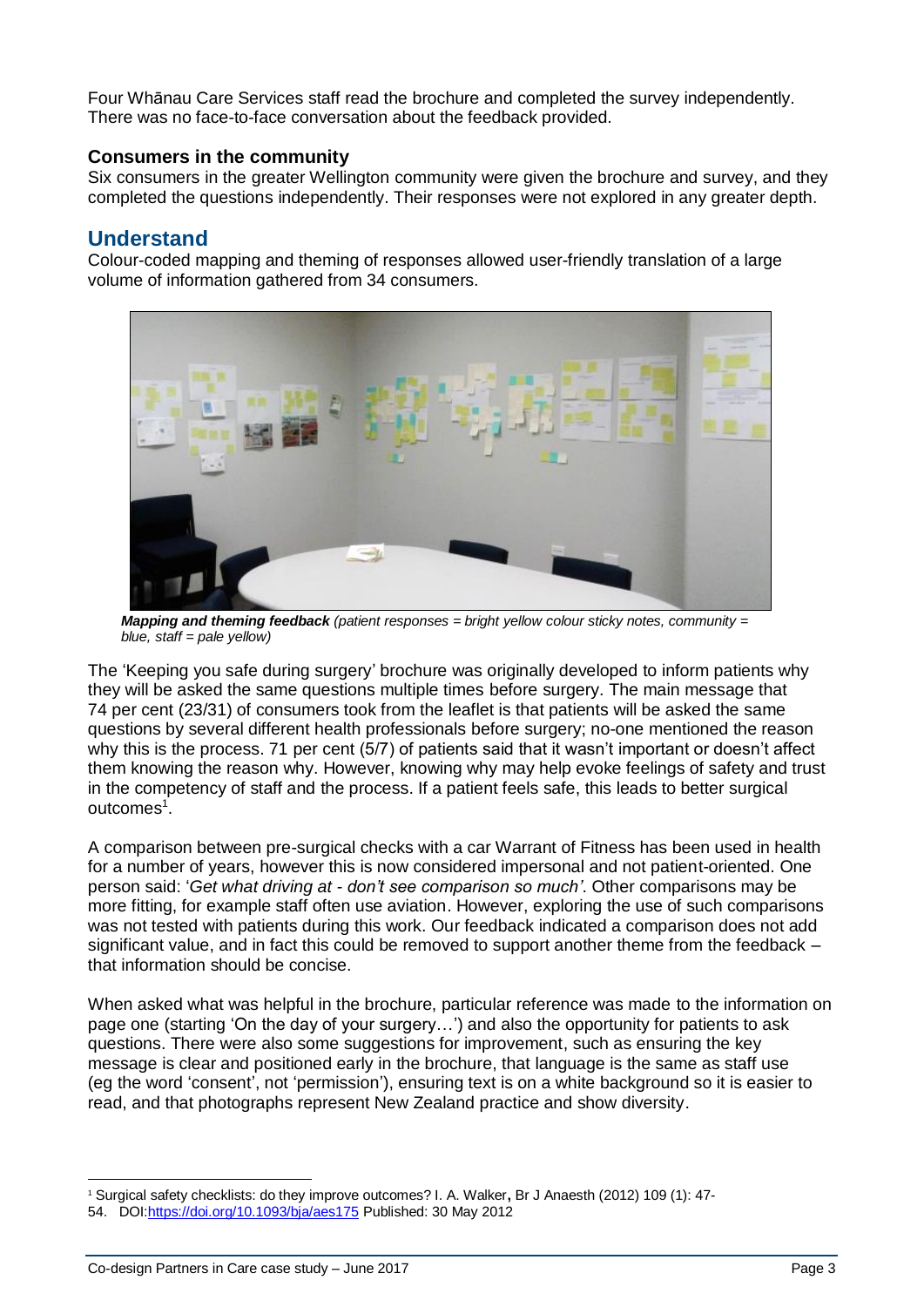While the majority of consumers say they already know the information in the brochure, 16 per cent (3/19) don't. And while some people say they don't need to understand why different staff will ask the same questions a number of times before surgery, 57 per cent (4/7) say it is important: '*If feeling anxious, might irritate or make more anxious'*. The project team therefore felt that there is benefit to this message being communicated, and that the brochure should be updated accordingly. A member of staff stated that they like the concept of information being provided: 'It takes away the assumption that they (the patient) already know this'.



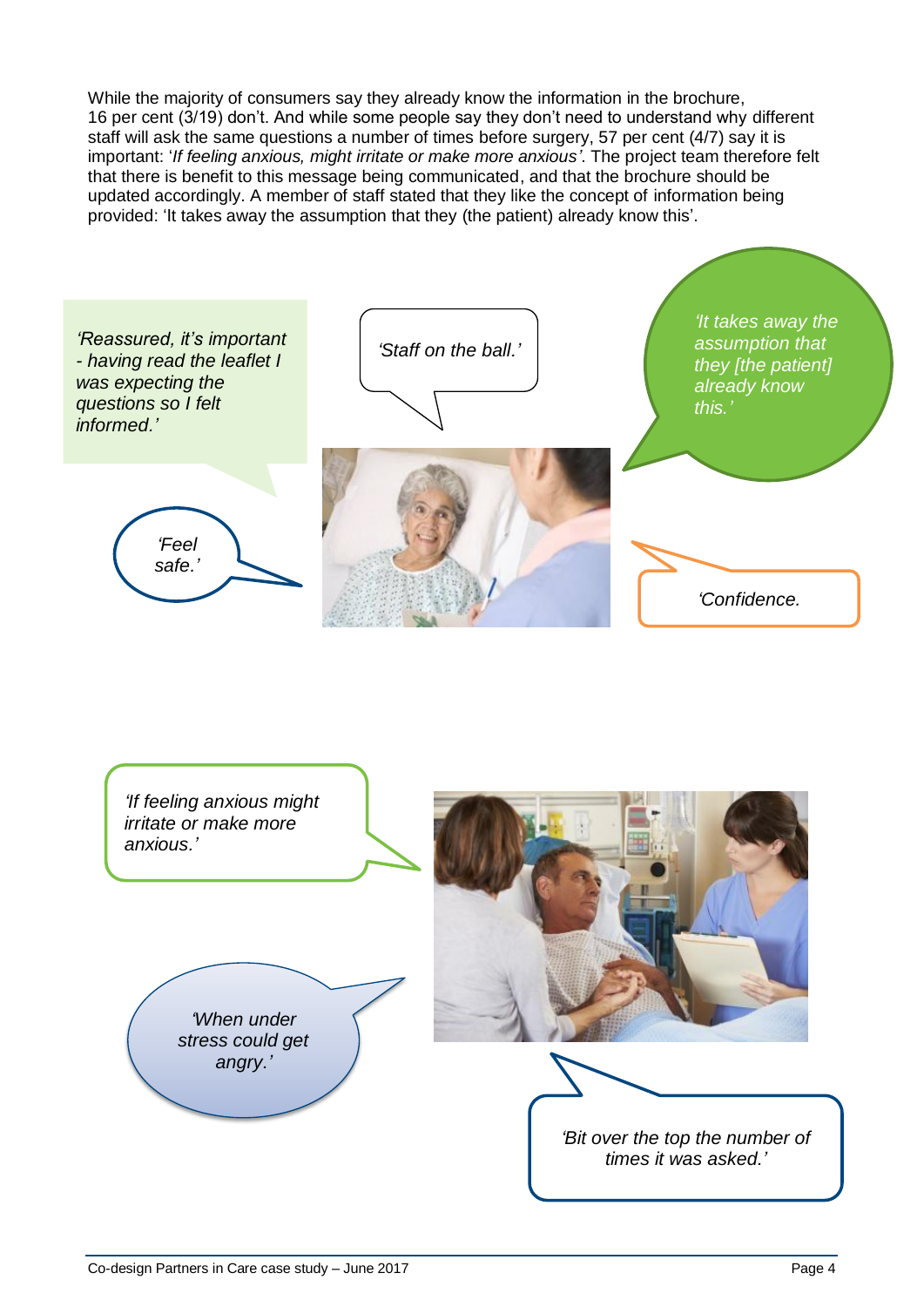There are many opportunities to inform patients that they will be asked multiple questions, multiple times before surgery. Some patients said that the best time to receive this information is before the day of surgery, while others said on the day. Because patients will usually retain only 10 per cent of the information given to them, multiple opportunities should be utilised so people feel informed of the process, and this may help alleviate negative feelings such as anxiety or anger.

As no single method of communication will reach everybody, there would be merit in developing other resources, particularly for vulnerable groups, and this should be done with a specific audience in mind to ensure it is of value to that particular group.

Our tests of other communication methods with patients revealed that the storyboard was the most positively received resource. Although 77 per cent (10/13) of patients engaged were very familiar with hospitals and healthcare, they did say the storyboard is good for people who have not had surgery before. While the amount of text is a consideration, a storyboard would allow for a greater number of key messages to be communicated, perhaps via pictures rather than words.

Further work is required to determine the benefits of developing electronic communication for patients, such as email, text, website information, app, video. These media channels were not suggested by patients engaged in this review, however the fact that all patients were aged 46 years or over may account for this. Other ideas that arose were:

- A podcast which could be used as a training tool for surgical staff.
- Additional training and a prompt sheet for receptionists to verbally inform patients when they arrive for surgery that they will be asked questions.
- Designing an advocacy tool to encourage patients and groups to communicate what is needed by the patient from staff and/or the health facility.

The aim of any new resource should be equity of access to information for all cultures and beliefs.

#### **Improve**

Based on our understanding of the consumer use and thoughts on the 'Keeping you safe during surgery' brochure, the recommendations below were shared with the Commission.

#### **Recommendations for a brochure re-design**

It is felt that the 'Keeping you safe during surgery' brochure should be updated as some patients value hard copy information to feel informed and this helps to reduce anxiety before surgery. Recommendations are:

- 1. The main aim of the brochure should be to inform patients that they will be asked the same questions, multiple times, by different health professionals, and the secondary aim is to inform patients why this is the process.
- 2. The content on pages one and two of the current brochure should be transitioned into a new version.
- 3. The language in the brochure should be consistent, with the language that the patient would hear surgical staff use, for example 'consent' in place of 'permission'.
- 4. The content should be updated to include that the surgeon will potentially ask questions preoperatively, in addition to nurses and the anaesthetist.
- 5. The comparison with a car Warrant of Fitness should be removed, and that a comparison not be given.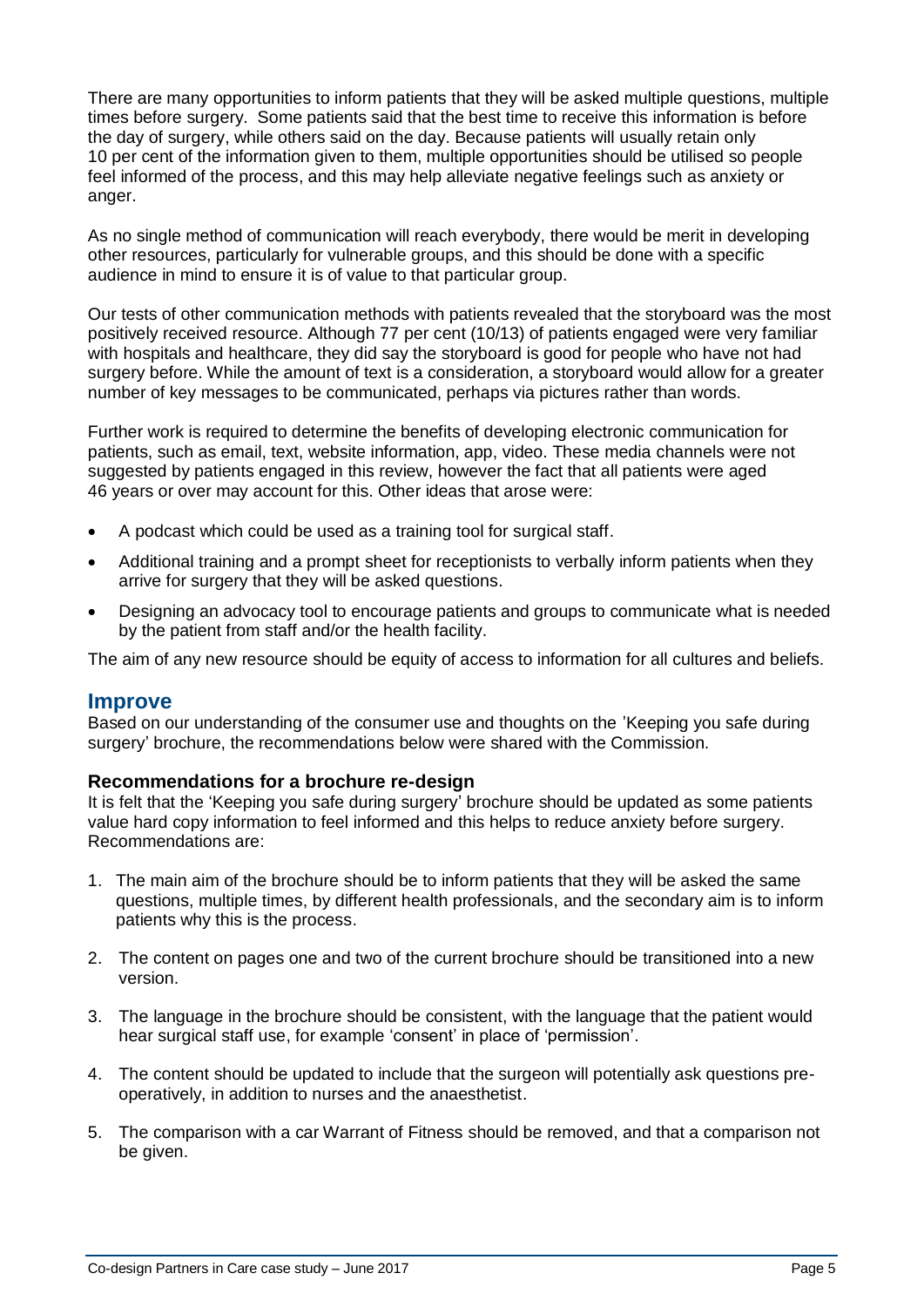- 6. The brochure background and colours are chosen so that people with visual impairments such as cataracts or red green colour-blindness are not disadvantaged.
- 7. The photographs should be representative of the surgical pathway and are culturally diverse appropriate to a New Zealand context.
- 8. Consideration should be given to testing alternative title options with consumers.
- 9. The new brochure should also be available in languages other than English.

#### **Other recommendations**

- 1. Make use of the multiple opportunities to inform patients both in advance and on the day of surgery, for example by letter informing them of the surgery date, and a telephone call the day before their procedure, and on the day of surgery.
- 2. Make multiple resources available to inform patients.
- 3. Ensure any new resource developed is done so with a specific audience in mind (such as a specific culture or age demographic) to ensure it is of value to that particular group.
- 4. Create a storyboard-style resource to be displayed as a poster in areas where a patient is required to wait with little else to do.
- 5. Give consideration to developing electronic communication to complement the brochure, for example email, text, website information, app, video, podcast.
- 6. Give consideration to developing prompt sheets and advocating that when a patient arrives for surgery, a receptionist verbally informs the patient about being asked questions before their surgery commences.
- 7. Develop national resources that, where appropriate, allow for population with local information, such as a photograph of the surgical reception desk a patient would go to in the local facility.
- 8. Make resources available outside the traditional healthcare environment, for example to religious and community leaders.

#### **Working as a co-design team**

Learning the co-design methodology has been a valuable experience and we will repeat putting it into practice in future projects.

The co-design approach encourages engagement with a wider stakeholder network while focusing on the patient at the centre. It is an effective way to understand consumers' feelings, emotions, thoughts and experiences of healthcare, and promotes awareness of different cultures, beliefs and needs. The method allows the voice of the consumer to be heard, which health professionals often strive for. It can also be a very powerful tool to make the case for change and improvement.

Our consumers brought personal experience, engaged with their networks, and enabled us to consider the patient's surgical journey in a different way. Their input was purposeful and of great value.

Working as a co-design team has been a new experience we all feel fortunate to have been part of. From a clinical perspective, the aim is often to promote partnership and participation from patients, and endeavour for them to be empowered and involved in their care, however there can be an imbalance in the roles. The experience of working alongside consumers and patients as part of co-design was that there was an equal role which promotes greater openness from all participants. Our consumers are pleased their views were readily taken on board and they felt they made a valid contribution in influencing positive change to patient information.